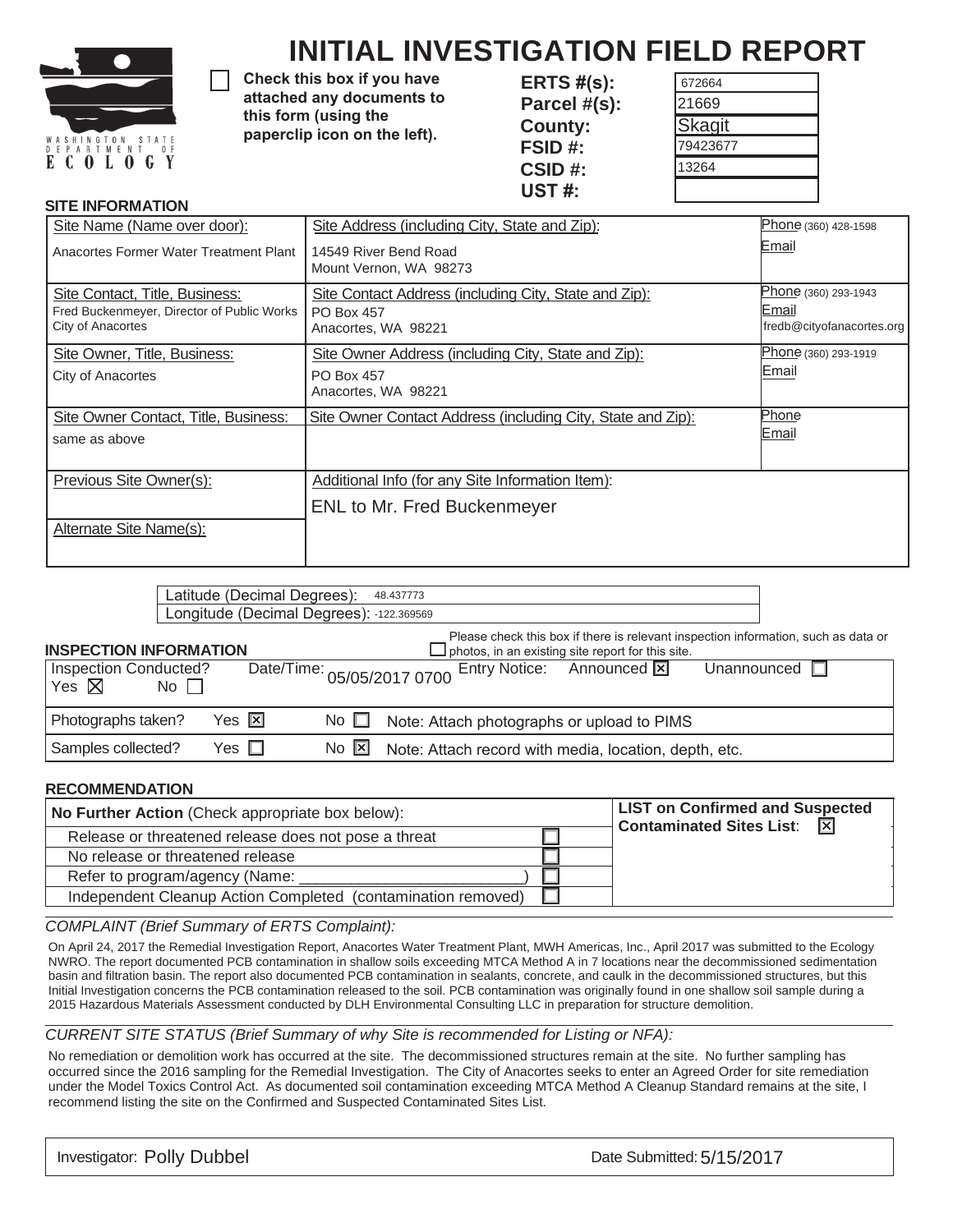#### **OBSERVATIONS**  $\overline{\checkmark}$  Please check this box if you included information on the Supplemental Page at end of report.

**Description** (If site visit made, please be sure to include the following: site observations, site features and cover, chronology of events, sources/past practices likely responsible for contamination, presence of water supply wells and other potential exposure pathways, etc.):

The site is the location of the City of Anacortes Water Treatment Plant located on the Skagit River just to the west of Mount Vernon in Skagit County. The specific focus of the investigation is the area of the decommissioned water treatment plant structures and surrounding land. A new water treatment plant was completed and brought on line in 2013 and the decommissioned structures were planned for demolition. In 2015, in preparation for demolition, sampling was conducted on the decommissioned structures and the nearby soil. Significant PCB contamination was found in the structural materials and in one shallow soil sample.

In 2016 a Remedial Investigation was instigated with further sampling at and around the decommissioned structures. Groundwater wells were drilled and sampled, shallow and subsurface soils were sampled, and further materials were sampled within the decommissioned structures. This initial investigation under MTCA considers contamination released to the environment in the soil, groundwater, or surface water and does not review the contamination found in the decommissioned structures.

Groundwater was sampled in 10 locations immediately surrounding the sedimentation basin and the filtration basin. PCBs were not detected in any of the samples. Groundwater was found between 17 and18 feet below ground surface, flowing in in a northwesterly direction. Flow can change seasonally but is generally toward the Skagit River as the site is located on a bow in the river.

Soil samples were collected at two depths; 0-12 inches, and 12-36 inches, in 16 locations surrounding the filtration basin and the sedimentation basin. Two samples between 0-12 inches near the sedimentation basin and 5 samples between 0-12 inches near the filtration basin contained PCBs above 1.0 mg/kg for total Aroclors. The remainder of the sampling at the site was conducted on the structures or within the structures. Refer to the April 2017 Remedial Investigation and Appendices for further details.

Public access to the water treatment plant is limited by fencing and controlled entrance. The land surrounding the decommissioned structures is covered asphalt pavement to the west/southwest and lawn to the north and east. The land surface slopes to the northeast to the settling lagoons. The Skagit River is adjacent to the site across Riverbend Road to the southwest at its closest and then continues to bow around the land to the north and east.

Documents reviewed:

ERTS # 672664 Initial Report, Anacortes Former WTP, May 1, 2017.

Remedial Investigation, Former Anacortes Water Treatment Plant, MWH Americas, Inc., April 2017.

City of Anacortes Water Treatment Plant Hazardous Materials Assessment, DLH Environmental Consulting, January 2015.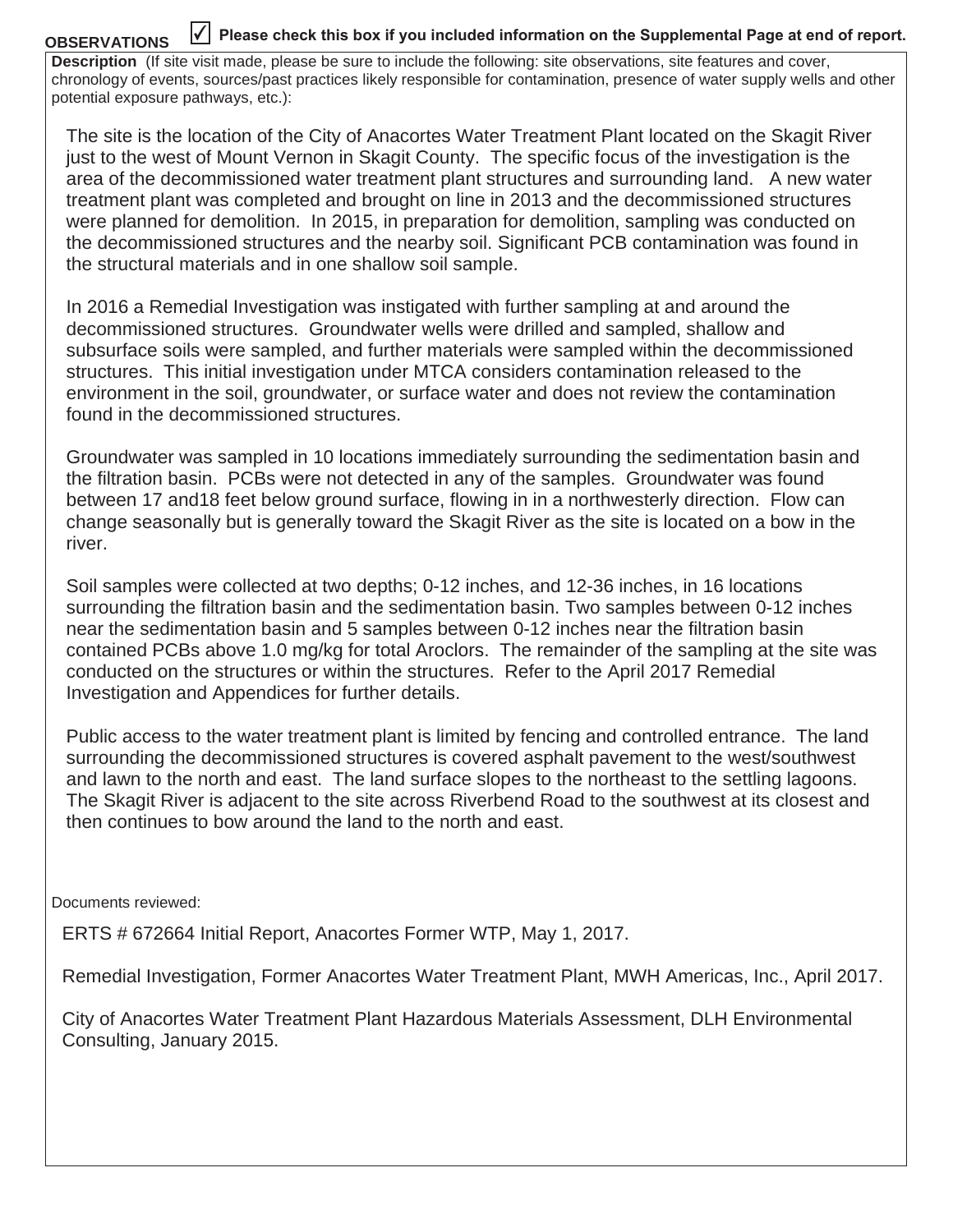| <i><b>CONTAMINANT</b></i><br><b>GROUP</b> | <b>CONTAMINANT</b>                                        | TIOS | <b>GROUNDWATER</b> | <b>SURFACE</b><br>WATER | <b>AIR</b> | <b>SEDIMENT</b> | <b>DESCRIPTION</b>                                                                                                                                                                                                                                                                                                                                                                                                                                                                                                                                                                                                     |
|-------------------------------------------|-----------------------------------------------------------|------|--------------------|-------------------------|------------|-----------------|------------------------------------------------------------------------------------------------------------------------------------------------------------------------------------------------------------------------------------------------------------------------------------------------------------------------------------------------------------------------------------------------------------------------------------------------------------------------------------------------------------------------------------------------------------------------------------------------------------------------|
|                                           | <b>Phenolic Compounds</b>                                 |      |                    |                         |            |                 | Compounds containing phenols (Examples: phenol; 4-<br>methylphenol; 2-methylphenol)                                                                                                                                                                                                                                                                                                                                                                                                                                                                                                                                    |
|                                           | Non-Halogenated Solvents                                  |      |                    |                         |            |                 | Organic solvents, typically volatile or semi-volatile, not<br>containing any halogens. To determine if a product<br>has halogens, search HSDB<br>(http://toxnet.nlm.nih.gov/cgi-bin/sis/htmlgen?HSDB)<br>and look at the Chemical/Physical Properties, and<br>Molecular Formula. If there is not a CI, I, Br, F in the<br>formula, it's not halogenated. (Examples: acetone,<br>benzene, toluene, xylenes, methyl ethyl ketone, ethyl<br>acetate, methanol, ethanol, isopropranol, formic acid,<br>acetic acid, stoddard solvent, Naptha). Use this when<br>TEX contaminants are present independently of<br>gasoline. |
| Non-                                      | Polynuclear Aromatic<br>Hydrocarbons (PAH)                |      |                    |                         |            |                 | Hydrocarbons composed of two or more benzene<br>rings.                                                                                                                                                                                                                                                                                                                                                                                                                                                                                                                                                                 |
| Halogenated<br>Organics                   | Tributyltin                                               |      |                    |                         |            |                 | The main active ingredients in biocides used to control<br>a broad spectrum of organisms. Found in antifouling<br>marine paint, antifungal action in textiles and industrial<br>water systems. (Examples: Tributyltin; monobutyltin;<br>dibutyltin)<br>MTBE is a volatile oxygen-containing organic                                                                                                                                                                                                                                                                                                                    |
|                                           | Methyl tertiary-butyl ether                               |      |                    |                         |            |                 | compound that was formerly used as a gasoline<br>additive to promote complete combustion and help<br>reduce air pollution.                                                                                                                                                                                                                                                                                                                                                                                                                                                                                             |
|                                           | Benzene                                                   |      |                    |                         |            |                 | <b>Benzene</b>                                                                                                                                                                                                                                                                                                                                                                                                                                                                                                                                                                                                         |
|                                           | Other Non-Halogenated<br>Organics                         |      |                    |                         |            |                 | <b>TEX</b>                                                                                                                                                                                                                                                                                                                                                                                                                                                                                                                                                                                                             |
|                                           | Petroleum Diesel                                          |      |                    |                         |            |                 | Petroleum Diesel                                                                                                                                                                                                                                                                                                                                                                                                                                                                                                                                                                                                       |
|                                           | Petroleum Gasoline                                        |      |                    |                         |            |                 | Petroleum Gasoline                                                                                                                                                                                                                                                                                                                                                                                                                                                                                                                                                                                                     |
|                                           | Petroleum Other                                           |      |                    |                         |            |                 | Oil-range organics                                                                                                                                                                                                                                                                                                                                                                                                                                                                                                                                                                                                     |
|                                           | <b>PBDE</b>                                               |      |                    |                         |            |                 | Polybrominated di-phenyl ether                                                                                                                                                                                                                                                                                                                                                                                                                                                                                                                                                                                         |
|                                           | <b>Other Halogenated</b><br>Organics                      |      |                    |                         |            |                 | Other organic compounds with halogens (chlorine,<br>fluorine, bromine, iodine). search HSDB<br>(http://toxnet.nlm.nih.gov/cgi-bin/sis/htmlgen?HSDB)<br>and look at the Chemical/Physical Properties, and<br>Molecular Formula. If there is a CI, I, Br, F in the<br>formula, it is halogenated. (Examples:<br>Hexachlorobutadiene; hexachlorobenzene;<br>pentachlorophenol)                                                                                                                                                                                                                                            |
| Halogenated<br>Organics (see              | <b>Halogenated solvents</b>                               |      |                    |                         |            |                 | PCE, chloroform, EDB, EDC, MTBE                                                                                                                                                                                                                                                                                                                                                                                                                                                                                                                                                                                        |
| notes at bottom)                          | Polychlorinated Biphenyls<br>(PCB)                        | C    | B                  |                         |            |                 | Any of a family of industrial compounds produced by<br>chlorination of biphenyl, noted primarily as an<br>environmental pollutant that accumulates in animal<br>tissue with resultant pathogenic and teratogenic effects                                                                                                                                                                                                                                                                                                                                                                                               |
|                                           | Dioxin/dibenzofuran<br>compounds (see notes at<br>bottom) |      |                    |                         |            |                 | A family of more than 70 compounds of chlorinated<br>dioxins or furans. (Examples: Dioxin; Furan; Dioxin<br>TEQ; PCDD; PCDF; TCDD; TCDF; OCDD; OCDF).<br>Do not use for 'dibenzofuran', which is a non-<br>chlorinated compound that is detected using the<br>semivolatile organics analysis 8270                                                                                                                                                                                                                                                                                                                      |
|                                           | Metals - Other                                            |      |                    |                         |            |                 | Cr, Se, Ag, Ba, Cd                                                                                                                                                                                                                                                                                                                                                                                                                                                                                                                                                                                                     |
|                                           | Lead                                                      |      |                    |                         |            |                 | Lead                                                                                                                                                                                                                                                                                                                                                                                                                                                                                                                                                                                                                   |
| Metals                                    | Mercury                                                   |      |                    |                         |            |                 | Mercury                                                                                                                                                                                                                                                                                                                                                                                                                                                                                                                                                                                                                |
|                                           | Arsenic                                                   |      |                    |                         |            |                 | Arsenic                                                                                                                                                                                                                                                                                                                                                                                                                                                                                                                                                                                                                |
| <b>Pesticides</b>                         | Non-halogenated pesticides                                |      |                    |                         |            |                 | Pesticides without halogens (Examples: parathion,<br>malathion, diazinon, phosmet, carbaryl (sevin),<br>fenoxycarb, aldicarb)                                                                                                                                                                                                                                                                                                                                                                                                                                                                                          |
|                                           | Halogenated pesticides                                    |      |                    |                         |            |                 | Pesticides with halogens (Examples: DDT; DDE;<br>Chlordane; Heptachlor; alpha-beta and delta BHC;<br>Aldrin; Endosulfan, dieldrin, endrin)                                                                                                                                                                                                                                                                                                                                                                                                                                                                             |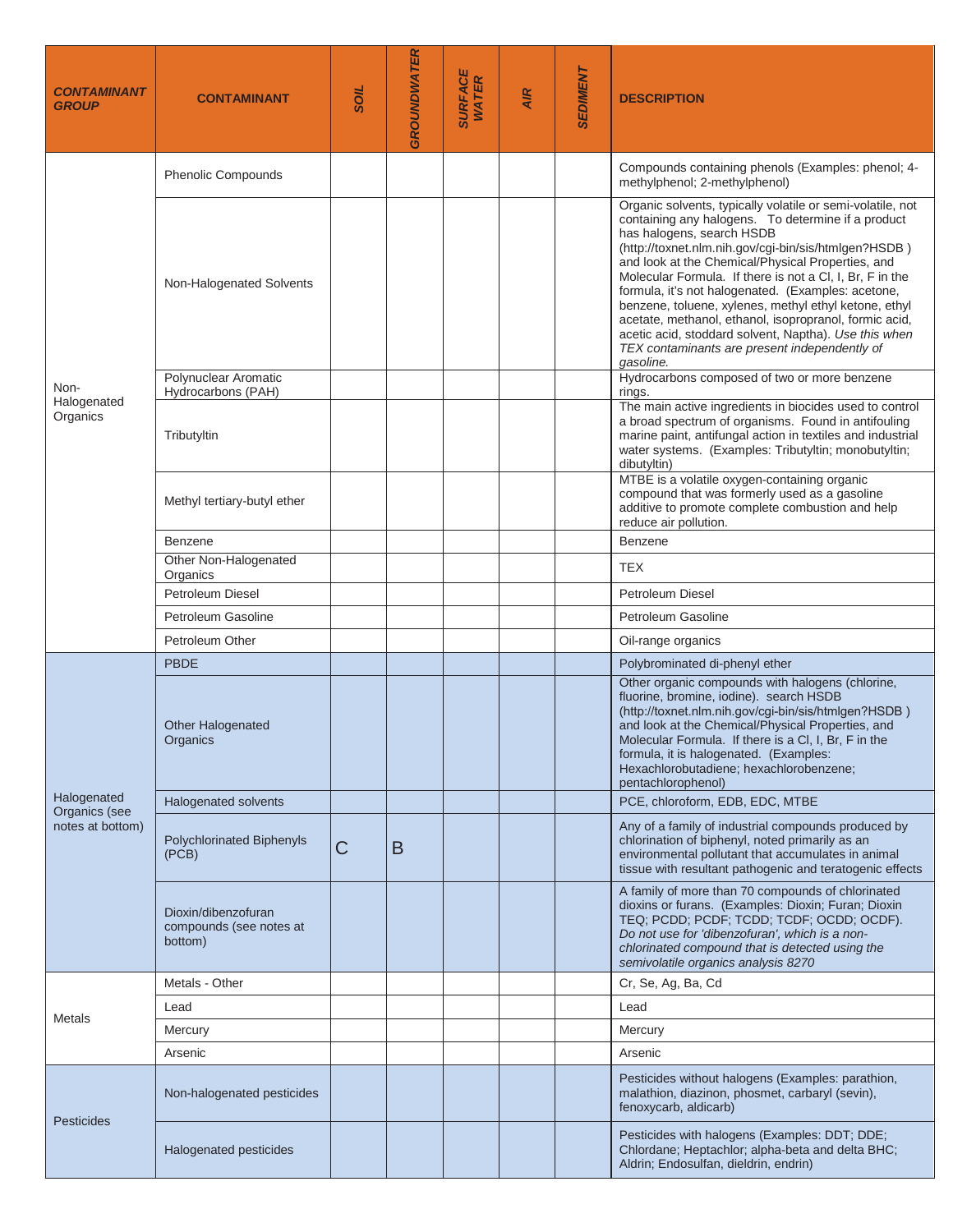| <b>CONTAMINANT</b><br><b>GROUP</b> | <b>CONTAMINANT</b>                             | TIOS | <b>GROUNDWATER</b> | SURFACE<br>WATER | <b>AIR</b> | <b>SEDIMENT</b> | <b>DESCRIPTION</b>                                                                                                                                                                                                                                                                                               |
|------------------------------------|------------------------------------------------|------|--------------------|------------------|------------|-----------------|------------------------------------------------------------------------------------------------------------------------------------------------------------------------------------------------------------------------------------------------------------------------------------------------------------------|
|                                    | Radioactive Wastes                             |      |                    |                  |            |                 | Wastes that emit more than background levels of<br>radiation.                                                                                                                                                                                                                                                    |
| Other<br>Contaminants              | <b>Conventional Contaminants.</b><br>Organic   |      |                    |                  |            |                 | Unspecified organic matter that imposes an oxygen<br>demand during its decomposition (Example: Total<br>Organic Carbon)                                                                                                                                                                                          |
|                                    | <b>Conventional Contaminants.</b><br>Inorganic |      |                    |                  |            |                 | Non-metallic inorganic substances or indicator<br>parameters that may indicate the existence of<br>contamination if present at unusual levels (Examples:<br>Sulfides, ammonia)                                                                                                                                   |
|                                    | Asbestos                                       |      |                    |                  |            |                 | All forms of Asbestos. Asbestos fibers have been used<br>in products such as building materials, friction products<br>and heat-resistant materials.                                                                                                                                                              |
|                                    | <b>Other Deleterious</b><br><b>Substances</b>  |      |                    |                  |            |                 | Other contaminants or substances that cause subtle or<br>unexpected harm to sediments (Examples: Wood<br>debris; garbage (e.g., dumped in sediments))                                                                                                                                                            |
|                                    | <b>Benthic Failures</b>                        |      |                    |                  |            |                 | Failures of the benthic analysis standards from the<br>Sediment Management Standards.                                                                                                                                                                                                                            |
|                                    | <b>Bioassay Failures</b>                       |      |                    |                  |            |                 | For sediments, a failure to meet bioassay criteria from<br>the Sediment Management Standards. For soils, a<br>failure to meet TEE bioassay criteria for plant, animal<br>or soil biota toxicity.                                                                                                                 |
| <b>Reactive Wastes</b>             | <b>Unexploded Ordinance</b>                    |      |                    |                  |            |                 | Weapons that failed to detonate or discarded shells<br>containing volatile material.                                                                                                                                                                                                                             |
|                                    | <b>Other Reactive Wastes</b>                   |      |                    |                  |            |                 | Other Reactive Wastes (Examples: phosphorous,<br>lithium metal, sodium metal)                                                                                                                                                                                                                                    |
|                                    | <b>Corrosive Wastes</b>                        |      |                    |                  |            |                 | Corrosive wastes are acidic or alkaline (basic) wastes<br>that can readily corrode or dissolve materials they<br>come into contact with. Wastes that are highly<br>corrosive as defined by the Dangerous Waste<br>Regulation (WAC 173-303-090(6)). (Examples:<br>Hydrochloric acid: sulfuric acid: caustic soda) |

### **(fill in contaminant matrix below with appropriate status choice from the key below the table)**

| <b>Status choices for</b><br><b>contaminants</b> |                                                                                                                                                                                                                                                                                                                                                                               |
|--------------------------------------------------|-------------------------------------------------------------------------------------------------------------------------------------------------------------------------------------------------------------------------------------------------------------------------------------------------------------------------------------------------------------------------------|
| <b>Contaminant Status</b>                        | <b>Definition</b>                                                                                                                                                                                                                                                                                                                                                             |
| <b>B-Below Cleanup</b><br>Levels (Confirmed)     | The contaminant was tested and found to be below cleanup levels. (Generally, we would not enter each and every contaminant<br>that was tested; for example if an SVOC analysis was done we would not enter each SVOC with a status of "below". We would<br>use this for contaminants that were believed likely to be present but were found to be below standards when tested |
| S-Suspected                                      | The contaminant is suspected to be present; based on some knowledge about the history of the site, knowledge of regional<br>contaminants, or based on other contaminants known to be present                                                                                                                                                                                  |
| C- Confirmed Above<br>Cleanup Levels             | The contaminant is confirmed to be present above any cleanup level. For example—above MTCA method A, B, or C;<br>above Sediment Quality Standards; or above a presumed site-specific cleanup level (such as human health criteria for a<br>sediment contaminant).                                                                                                             |
| RA-Remediated -<br>Above                         | The contaminant was remediated, but remains on site above the cleanup standards (for example—capped area).                                                                                                                                                                                                                                                                    |
| RB-Remediated -<br><b>Below</b>                  | The contaminant was remediated, and no area of the site contains this contaminant above cleanup standards (for<br>example— complete removal of contaminated soils).                                                                                                                                                                                                           |

**Halogenated chemicals and solvents**: Any chemical compound with chloro, bromo, iodo or fluoro is halogenated; those with eight or fewer carbons are generally solvents (e.g. halogenated methane, ethane, propane, butane, pentane, hexane, heptane or octane ) and may also be used for or registered as pesticides or fumigants. Most are dangerous wastes, either listed or categorical. Organic compounds with more carbons are almost always halogenated pesticides or a contaminant or derivative. Referral to the HSDB is recommended if you are unfamiliar with a chemical name or compound, as it contains useful information about synonyms, uses, trade names, waste codes, and other regulatory information about most toxic or potentially toxic chemicals.

**Dibenzodioxins and dibenzofurans** are normalized to a combined equivalent toxicity based on 2,3,7,8-tetrachloro-pdibenzodioxin as set out in WAC 173-340-708(8)(d) and in the Evaluating the Toxicity and Assessing the Carcinogenic Risk of Environmental Mixtures using Toxicity Equivalency Factors Focus Sheet (https://fortress.wa.gov/ecy/clarc/FocusSheets/tef.pdf ). Results may be reported as individual compounds and isomers (usually lab results), or as a toxic equivalency value (reports).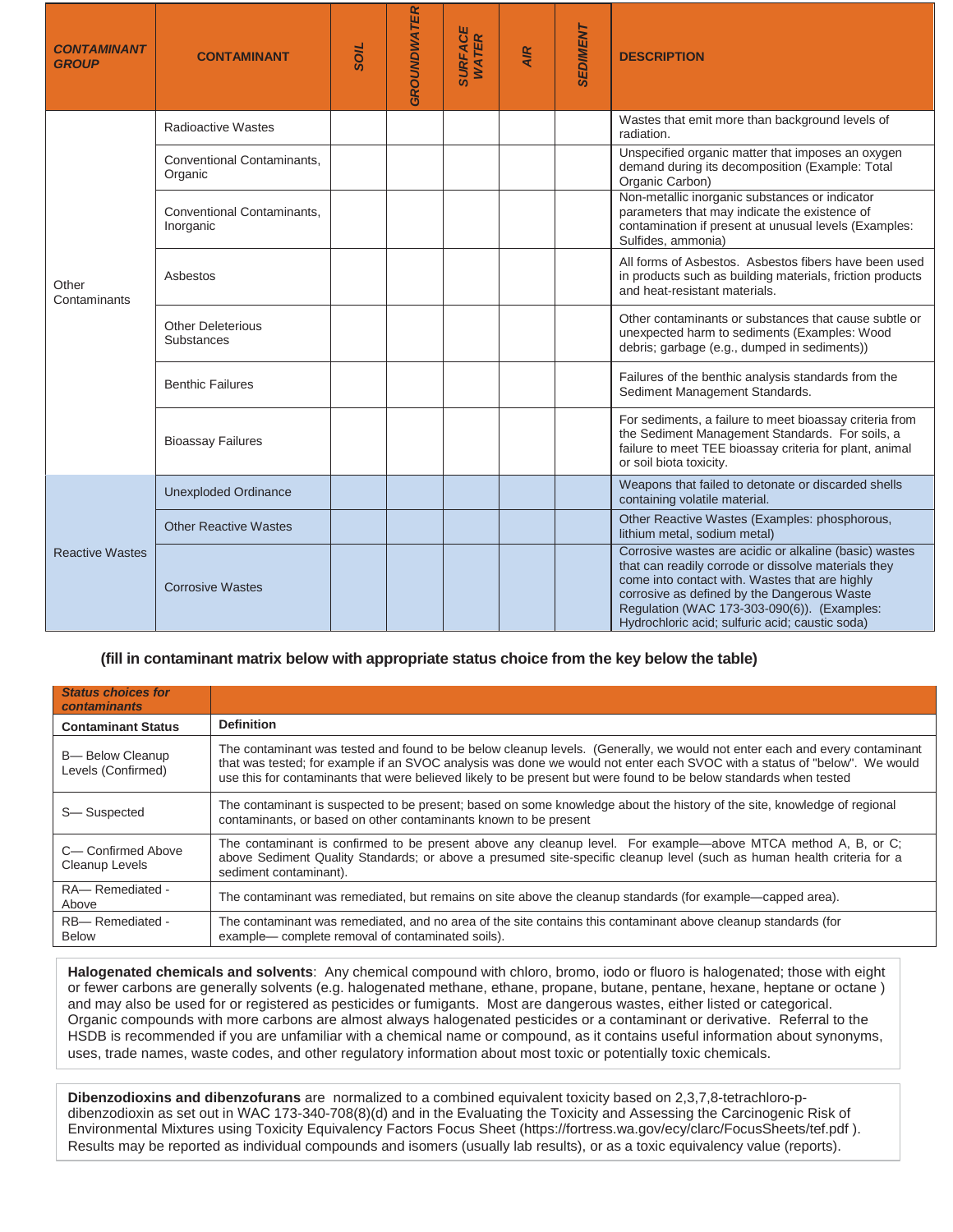| FOR ECOLOGY II REVIEWER USE ONLY (For Listing Sites):                                                                                          |                                                                                                                                                           |
|------------------------------------------------------------------------------------------------------------------------------------------------|-----------------------------------------------------------------------------------------------------------------------------------------------------------|
| How did the Site come to be known:                                                                                                             | ⊡ Site Discovery (received a report): 4/24/2017 (Date Report Received)<br>$\Box$ ERTS Complaint<br>□ Other (please explain):                              |
| <b>Does an Early Notice Letter need to be sent:</b> $\boxtimes$ Yes $\Box$ No<br>If No, please explain why:                                    |                                                                                                                                                           |
| <b>NAICS Code (if known):</b>                                                                                                                  | Otherwise, briefly explain how property is/was used (i.e., gas station, dry cleaner, paint shop, vacant land, etc.):                                      |
| <b>Site Unit(s) to be created (Unit Type):</b> $\boxtimes$ Upland (includes VCP & LUST)<br>If multiple Units needed, please explain why: _____ | $\Box$ Sediment                                                                                                                                           |
| <b>Cleanup Process Type (for the Unit):</b> $\Box$ No Process                                                                                  | $\boxed{\triangle}$ Independent Action<br>□ Voluntary Cleanup Program<br>$\Box$ Ecology-supervised or conducted<br>$\Box$ Federal-supervised or conducted |
| <b>Site Status:</b><br>X Awaiting Cleanup<br>□ Cleanup Started<br>No Further Action Required                                                   | $\Box$ Construction Complete – Performance Monitoring<br>□ Cleanup Complete – Active O&M/Monitoring                                                       |
|                                                                                                                                                |                                                                                                                                                           |
| Specific confirmed contaminants include:                                                                                                       | Facility/Site ID No. (if known):<br>79423677                                                                                                              |
| PCB in Soil                                                                                                                                    | Cleanup Site ID No. (if known):<br>13264                                                                                                                  |
| in Groundwater                                                                                                                                 |                                                                                                                                                           |
| in Other (specify matrix: __                                                                                                                   |                                                                                                                                                           |

COUNTY ASSESSOR INFO: Please attach to this report a copy of the tax parcel/ownership information for each parcel associated with the site, as well as a parcel map illustrating the parcel boundary and location.